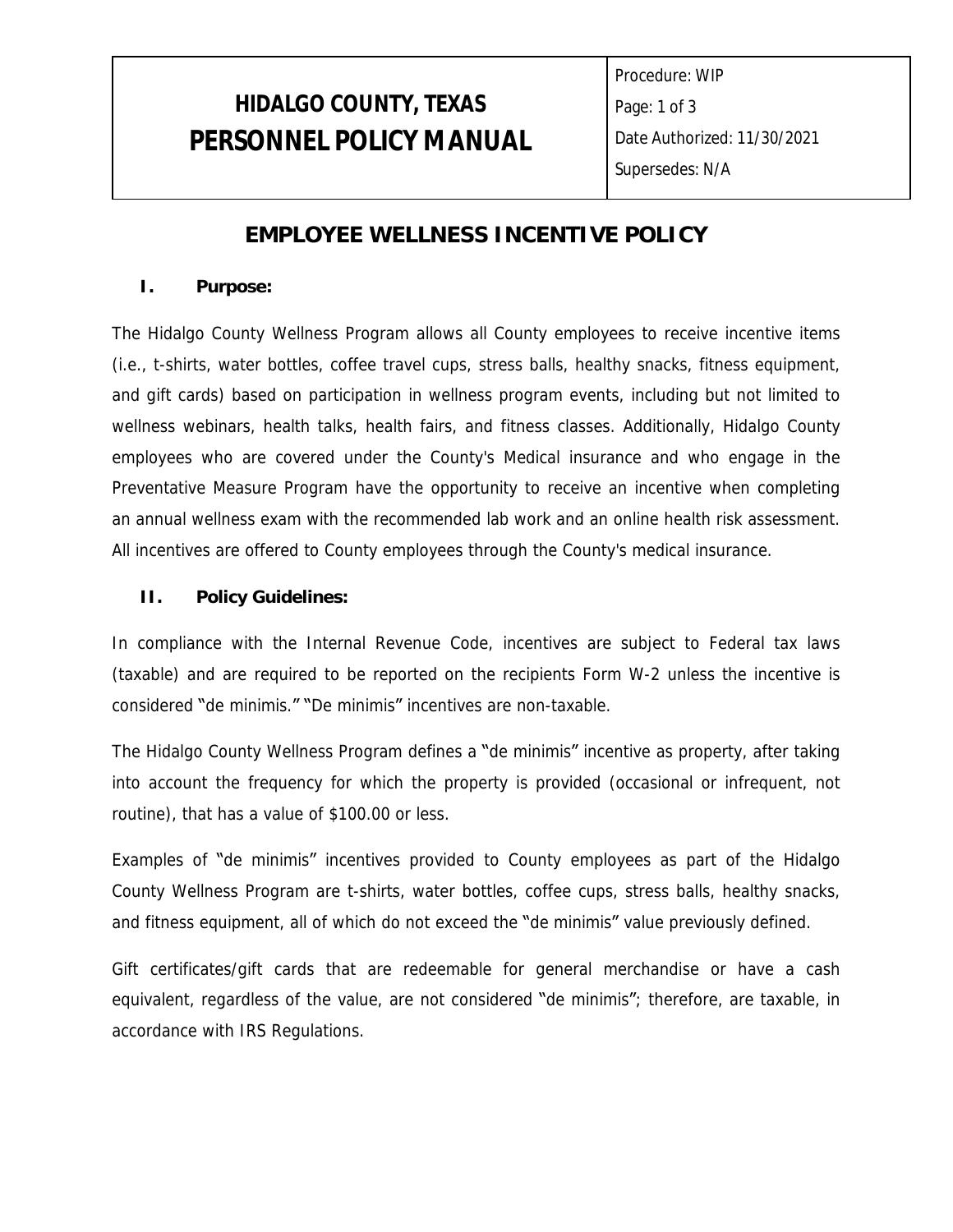# **HIDALGO COUNTY, TEXAS PERSONNEL POLICY MANUAL**

Procedure: WIP Page: 2 of 3 Date Authorized: 11/30/2021 Supersedes: N/A

### **III. Compliance:**

Hidalgo County Wellness Program incentives that are received by County employees shall have appropriate language describing the item's taxability, and will be explicitly detailed in all engagement material. Additionally, employees who receive a gift card will be required to complete the Wellness Program Incentive Receipt Form (attached to this policy) prior to receiving the gift card. If an employee fails to complete the previously mentioned form, the wellness program incentive will not be distributed to the County employee.